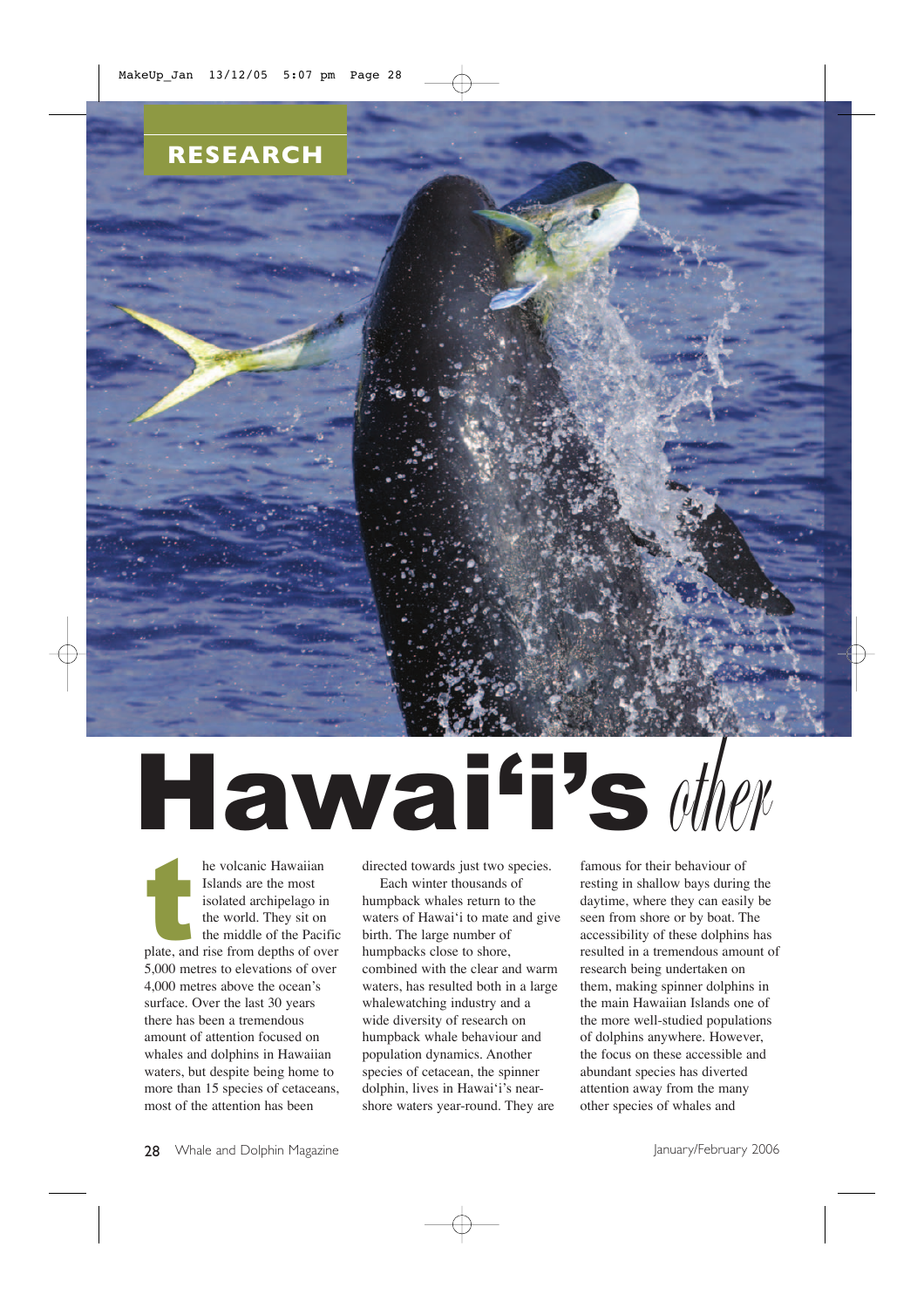

Forget spinner dolphins and humpback whales, ROBIN W. BAIRD spends his days with less familiar cetaceans in Hawaiian waters



*Above, the long and bulbous dorsal fin of an adult male short-finned pilot whale, sporting a white scar, probably from a cookie-cutter shark © Robin W. Baird*

*Main picture left, false killer whale leaping with mahi mahi in mouth © Dan J. McSweeney*

*Below, a mystery from the deep – an adult male Blainville's beaked whale in Hawai'i, body covered in white scars from fighting with other males, white oval scars from the bites of cookie-cutter sharks, a thin layer of brown diatoms behind the head and clusters of stalked barnacles attached to the erupted teeth © Alice MacKay*

Photographs taken under authority of NMFS Scientific Research Permit No. 731



## cetaceans

dolphins that are found in Hawaiian waters, many of which may have important conservation concerns. Until recently, less was known about the status of odontocete (toothed whale) populations in Hawai'i than for any other region of the United States.

#### **BACKGROUND**

Research on Hawai'i's other species of whales and dolphins began in 1982 when Dan McSweeney began photographing odontocetes off the west coast of Hawai'i – 'the big island'. Within just a few kilometres of shore the bottom drops to depths of several thousand metres, where both pelagic and deep-water/slope species can be found. In general the waters around Hawai'i are relatively unproductive, so density of cetaceans is low, but species diversity is high.

I first moved to the island of Maui in December 1998. Not knowing how long I would spend in Hawai'i, I wanted to work with some of the poorly-known species and simultaneously avoid overlapping with the many other cetacean researchers working there. I first began projects with bottlenose dolphins, false killer whales and pantropical spotted dolphins off Maui, then in 2002 began working with Dan McSweeney. Conditions for working with deep-water cetaceans were much better off the big island due to the protected lee provided by mountains. Using Boston Whalers provided by the Wild Whale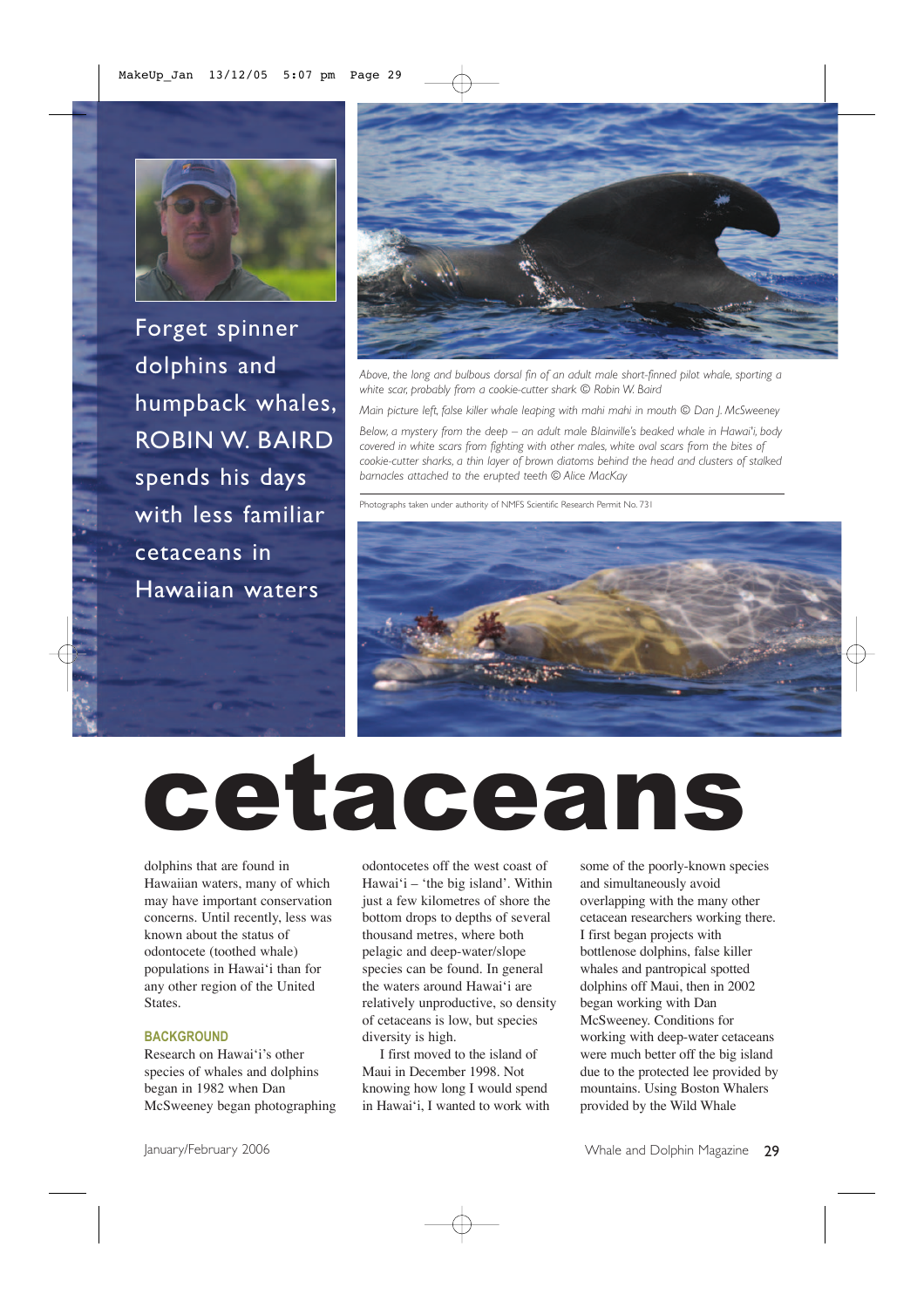### **RESEARCH**

Research Foundation as research vessels, my work expanded to include many other species.

#### **TECHNIQUES**

Our work involves photo-identification, some tagging work with suction-cup attached radio tags and collecting skin biopsies for genetic studies. The skin biopsies are collected using either a crossbow or a pole spear, with a stainless steel tip that takes a small plug of skin and blubber from individuals. Reactions to this technique are typically mild – a flinch and a fast dive – and individuals that have been biopsied are usually quite approachable afterwards, often returning to bow-ride. Since encounters are few and far between, we try to make the most of them. And rather than focusing on the most regularly encountered species, our strategy has always been the opposite – the only way to learn about some of the less common species is to take every opportunity as it comes, and recognize that a long term approach will be needed. This does make for long days on the water, but as we finish our sixth year of work, the payoffs in terms of research results are very clear.

#### **POPULATION STUDIES**

Pygmy killer whales are one of the best examples showing the value of this approach. In 281 days of search effort we've encountered this species only six times. In Dan McSweeney's year-round efforts this species has typically been encountered only a couple of times each year. Yet combining our photos with those taken by Dan over the last 24 years, we were surprised to find that, rather than indicating that pygmy killer whales are part of a larger oceanic population that occasionally passes

*Preparing to deploy the suction-cup tag on pilot whales © Doug Perrine* by the islands, the photographs showed repeated re-sightings of individuals over the years. This suggests the presence of a small population, probably less than 150 individuals, with a high degree of residency to the big island.

Genetic studies have also produced interesting results. All of the species of odontocetes found around the main Hawaiian Islands are also found in the open ocean waters of the Pacific. There is increased productivity around the islands, and the timing and location of potential prey resources is more predictable than in the surrounding waters of the open ocean. Genetic evidence for the species so far studied – false killer whales and short-finned pilot whales – both suggest the existence of populations specific to the islands, presumably taking advantage of the higher productivity and predictable resources. Despite the lack of barriers in the open ocean, and the existence of offshore populations for both species, false killer whales and short-finned pilot whales around the main Hawaiian Islands appear to be reproductively isolated from populations in the eastern tropical Pacific. Where the boundaries to these populations are is unknown – more research is needed in offshore areas around the islands.

Our findings have important implications for conservation. The small and genetically isolated population of false killer whales is thought to interact with the longline fishery in offshore Hawaiian waters, and mortalities in the fishery are thought to be greater than the population can sustain. We have documented a high frequency of dorsal fin injuries in false killer whales consistent with fishery interactions, suggesting that the animals around the main islands are interacting with the longline fishery. The small population sizes and genetic isolation put many populations at risk from human impacts [see p36].

**Henderski** Kat

Ni'ihau

Kaua'i

The high species diversity for odontocetes in Hawai'i reflects the diversity of niches available. Not only is there a variety of habitats (shallow, deep, and slope waters), and prey sizes (from small fish and squid to large game fish), but also in prey depths. Some prey migrate upwards at dusk so are present in surface waters at night, some are available only at great depths day and night, and others are available in surface or mid-water depths. Combining prey depth, prey size, and location results in niches that allow the co-existence of populations of several species of sperm whales, two species of beaked whales, and more than half a dozen dolphin species.

#### **THE THIRD DIMENSION**

Understanding how species partition the habitat requires studying them in all three dimensions. Our surveys show where they are found relative to where we have looked, and indicate preferences for certain depths. For example, off the big island Blainville's beaked whales,